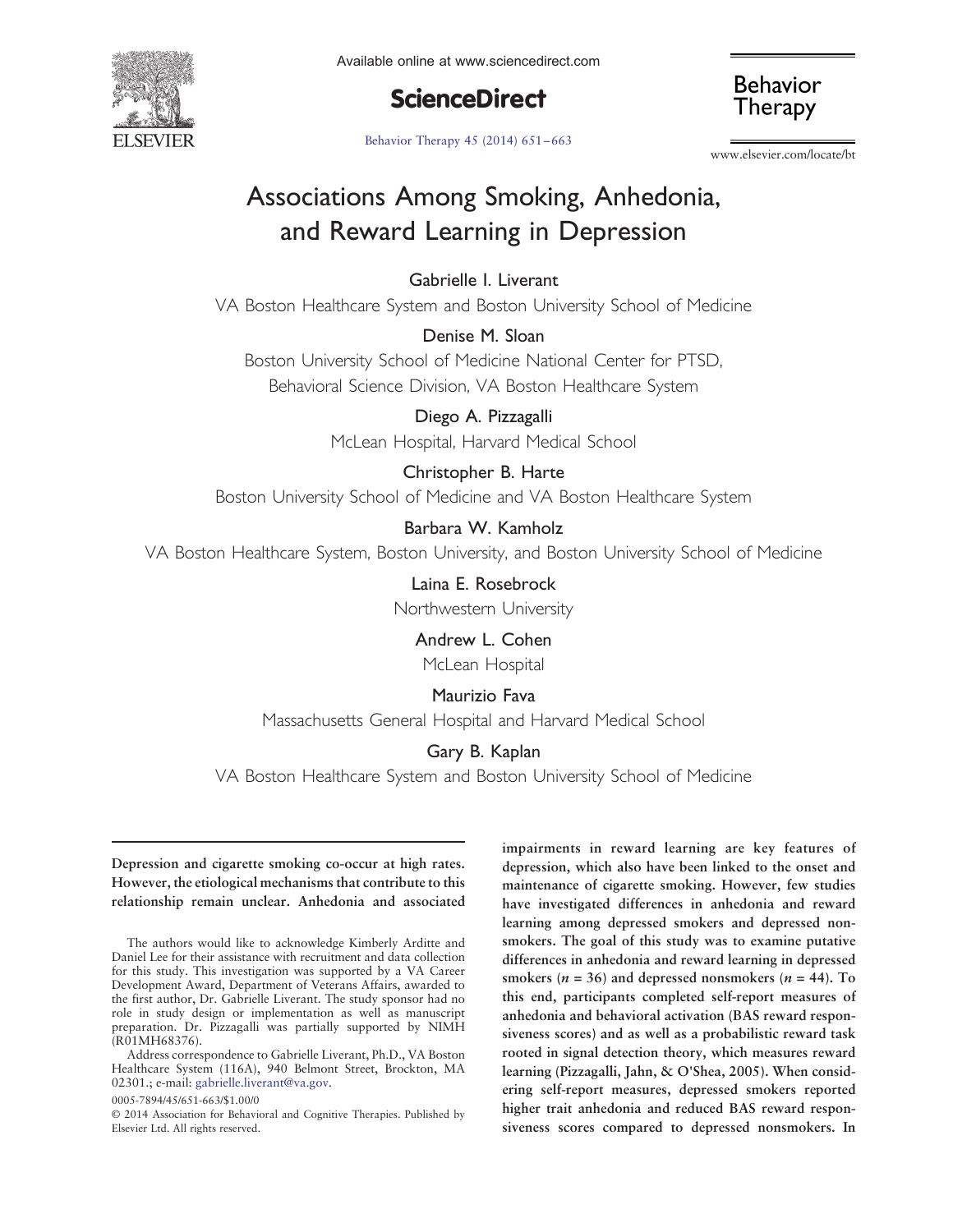contrast to self-report measures, nicotine-satiated depressed smokers demonstrated greater acquisition of reward-based learning compared to depressed nonsmokers as indexed by the probabilistic reward task. Findings may point to a potential mechanism underlying the frequent co-occurrence of smoking and depression. These results highlight the importance of continued investigation of the role of anhedonia and reward system functioning in the co-occurrence of depression and nicotine abuse. Results also may support the use of treatments targeting reward learning (e.g., behavioral activation) to enhance smoking cessation among individuals with depression.

Keywords: depression; smoking; anhedonia; reward learning; veteran

CIGARETTE SMOKING (VIA ITS introduction of many chronic medical conditions such as cardiovascular diseases, respiratory diseases, and cancer) is the leading cause of premature death in the United States and constitutes the single most preventable cause of morbidity and mortality worldwide ([Centers for Disease Control and Prevention,](#page--1-0) [2002](#page--1-0)). Smoking is responsible for enormous health and economic burdens, and is linked to over 440,000 deaths per year in the United States ([Centers](#page--1-0) [for Disease Control and Prevention, 2008\)](#page--1-0) and approximately 5 million premature deaths annually worldwide ([Warren, 2002](#page--1-0)). Epidemiological studies indicate that smoking rates are disproportionately high among samples with mental illness ([Breslau, 1995](#page--1-0)), particularly those with depression ([Breslau, Novak, & Kessler, 2004; Grant,](#page--1-0) [Hasin, Chou, Stinson, & Dawson, 2004; Lasser](#page--1-0) [et al., 2000](#page--1-0)). In fact, studies have shown that individuals with major depressive disorder (MDD) are approximately twice as likely to report smoking, compared to individuals without mental illness (35–45% versus 23%, respectively; Lasser et al.).

The association between smoking and depression appears to be bidirectional in nature. Many studies have demonstrated that smoking individuals (compared with nonsmokers) are approximately 2 to 3 times as likely to be currently depressed ([Grant](#page--1-0) [et al., 2004; John, Meyer, Rumpf, & Hapke, 2004\)](#page--1-0) and these individuals are also at increased risk for future depression ([Brown, Lewinsohn, Seeley, &](#page--1-0) [Wagner, 1996](#page--1-0)). For example, [Breslau, Kilbey, and](#page--1-0) [Andreski \(1991\)](#page--1-0) reported that 39% of smokers with moderate nicotine dependence met criteria for MDD, compared to 10% of nondependent smokers. Similarly, rates of depression are higher among smokers (irrespective of dependence status) than nonsmokers ([Morrell & Cohen,](#page--1-0) [2006\)](#page--1-0). Specifically, smokers report higher levels of depressive symptoms ([Anda et al., 1990\)](#page--1-0) and experience more frequent depressive episodes ([Glassman, 1993\)](#page--1-0) compared to nonsmokers.

Despite the frequent and costly co-occurrence of smoking and depression, the etiological mechanisms that contribute to this relationship remain unknown [\(Danaei et al., 2009; Mokdad, Marks, Stroup, &](#page--1-0) [Gerberding, 2004; Tsuang, Francis, Minor, Thomas,](#page--1-0) [& Stone, 2012](#page--1-0)). MDD is a heterogeneous clinical condition marked by both elevations in negative affect and deficits in positive affect (i.e., anhedonia; [Brown, Chorpita, & Barlow, 1998](#page--1-0)). Several studies have demonstrated a relationship between selfreported anhedonia, defined as loss of pleasure or reduced positive emotional reactivity to pleasurable stimuli, and smoking behavior ([Carton, Jouvent, &](#page--1-0) [Widlocher, 1994\)](#page--1-0). Specifically, anhedonia has been associated with increased urge and craving to smoke, as well as poor smoking cessation outcomes ([Ameringer & Leventhal, 2010; Cook, Spring,](#page--1-0) [McChargue, & Doran, 2010; Leventhal, Ramsey,](#page--1-0) [Brown, LaChance, & Kahler, 2008; Leventhal,](#page--1-0) [Waters, Kahler, Ray, & Sussman, 2009](#page--1-0)). Thus, preliminary evidence suggests that anhedonia may play an important role in the association between these two conditions.

Dysfunction in the brain's reward system is thought to contribute to reduced hedonic capacity in depression ([Dillon et al., 2009; Pizzagalli, Jahn,](#page--1-0) & O'[Shea, 2005](#page--1-0)). For example, individuals with MDD show weakened responses in striatal regions (caudate, putamen, nucleus accumbens) to rewards and reward-predicting cues ([Pizzagalli et al., 2009\)](#page--1-0). In addition, hypoactivity in these regions has been associated with anhedonia in depression and related disorders ([Elman et al., 2009; Keedwell,](#page--1-0) [Andrew, Williams, Brammer, & Phillips, 2005\)](#page--1-0). A crucial element of reward system functioning is the capacity to acquire reward-based learning (i.e., the ability to modify behavior in response to positive reinforcement and to learn associations among neutral stimuli and unconditioned rewards). Recent studies suggest that impairments in the ability to adjust behavior as a function of reinforcement may be an important mechanism underlying the experience of anhedonia in mood disorders [\(Pizzagalli, Goetz, Ostacher, Iosifescu, & Perlis,](#page--1-0) [2008; Pizzagalli, Iosifescu, Hallett, Ratner, & Fava,](#page--1-0) [2008\)](#page--1-0).

Phasic signaling in midbrain dopamine neurons has been implicated in reward learning processes. Specifically, dopamine bursts have been linked to both the receipt of unpredicted rewards in early learning phases and the presence of reward-predicting cues in later